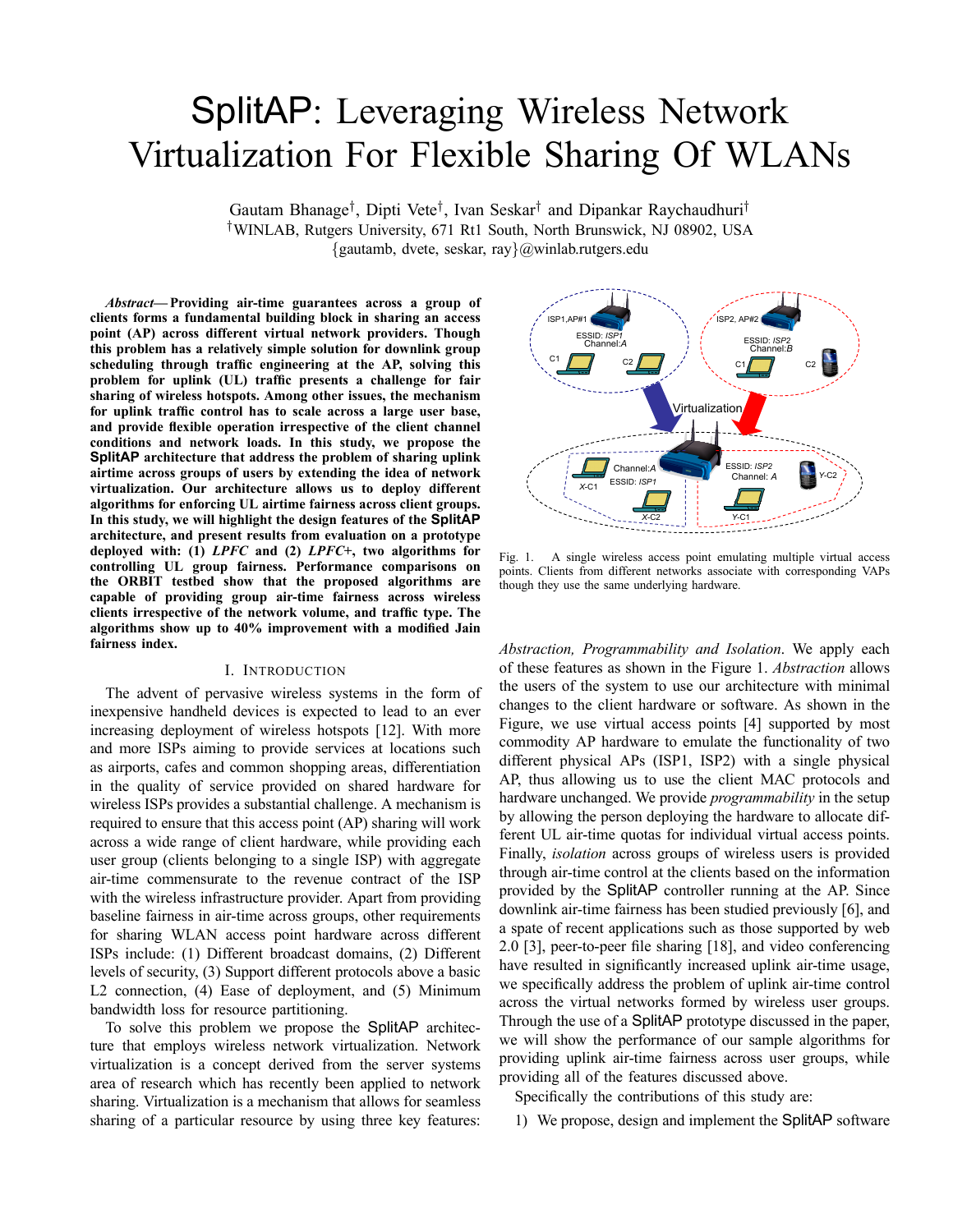architecture based on the extension of the virtual access point functionality for sharing a single physical AP across groups of users.

- 2) We design and evaluate the *LPFC* and *LPFC*+ algorithms for group UL air-time control using our SplitAP setup on commercial *off-the-shelf* hardware.
- 3) Extensive evaluation is performed to show that the results obtained on our infrastructure are as per the requirement while achieving the system performance with minimal overhead.

Rest of the paper is organized as follows. In Section II we discuss related work on previous approaches to providing uplink air-time fairness in WLANs. Section III discusses the problem of providing uplink air-time fairness across user groups, and presents the design of our SplitAP architecture. Section IV presents a discussion on the two sample algorithms evaluated with the SplitAP framework. Section V presents the results from the system, and finally, Section VI discusses the conclusions and future work.

## II. RELATED WORK

Among AP based infrastructures, the *DenseAP* architecture proposed in [16], describes a mechanism for sharing airtime by managing handoffs across APs. Another setup to share downlink air-time has been discussed for WiMAX radios in [6]. Our *SplitAP* setup specifically deals with the problem of providing an architecture for sharing UL air-time of a single AP across multiple WLAN user groups. In terms of the methodology itself, a comparison of wireless virtualization approaches is presented in [15]. However, it does not address the problem of fair sharing of UL air-time across client groups.

In the domain of air-time fairness, a body of work [14], [10], [7], [5] discusses the use of EDCA parameters such as contention windows and transmission opportunities for controlling airtime usage across clients. The study in [14] attempts to ensure fairness across competing uplink stations with TCP traffic using EDCA parameters. Time fair CSMA protocol proposed in [10] controls minimum contention window size to achieve estimated target uplink throughput for each competing station in multirate WLAN. In [5] authors suggest that in a proportional fair allocation based on 802.11e EDCA parameters, equal share of channel time is given to high and low bit rate stations and, as a result, high bit rate stations can obtain more throughput. Another study in [7] proposes two control mechanisms for airtime fairness, one using AIFS and the other using contention window size. The studies in [14], [10], [7], [5] are based on simulations.

One study in [17] proposes a Time Based Regulator system that achieves uplink air-time fairness by ensuring equal "long term" channel occupancy time for every node in the WLAN. Though this study presents results based on an implementation, it does not deal with the problems of clients sending traffic with different frame sizes, offered loads, and sharing of airtime across user groups. The TWHTB system discussed in [8] uses information on current channel quality to the respective station associated with AP to schedule downlink transmission to that particular station by limiting frame transmission rate. However, this scheme does not take into account Uplink flows and corresponding traffic variations. Another study discussed in [11] discusses an approach where each station monitors the number of active stations and calculates the target access time based on this information. The study uses sniffing on the client side, while also requiring modification of NAV field in the MAC header, and results are based on simulations.

In addition none of these studies address the problem of enforcing *client-group* UL airtime fairness which is addressed by algorithms run on our SplitAP setup.

## III. SPLITAP DESIGN OVERVIEW

Throughout this study we use the notion of *slices* to refer to the resources allocated to a group of users belonging to a single ISP. The terms *groups* or *slices* will be used interchangeably in further discussion. Our infrastructure will try to enforce fairness in uplink (UL) airtime usage across slices, thus allowing individual ISPs to fairly share the underlying WLAN hardware and the corresponding channel. We begin with a formal definition of the problem of sharing UL airtime across a group of users, followed by a conceptual description of our virtualization based design. Eventually, we will discuss the details of the algorithms used for UL airtime allocation.

## *A. Group Uplink Airtime Fairness: Problem Statement*

Consider a set of *M* client groups (slices) with each group  $S_i$  having  $N_i$  clients. Let the fraction of UL air time allocated for every slice  $S_i \in M$ , be denoted by  $W_i$ .  $W_i$  for each slice is decided during the time of deployment of the infrastructure and can be dependent on a wide range of criterion like pricing, importance of the group and so on. If  $\phi_j^i$  denotes the measured UL air time consumed by the client  $j \in S_i$  slice, the fraction of UL air-time used by every client associated with the access point is calculated as  $C_j^i$ :

$$
C_j^i = \frac{\phi_j^i}{\sum_{p=1}^M \sum_{q=1}^{N_i} \phi_q^p}
$$
 (1)

The condition of group fairness requires that, the total measured UL airtime for all clients within a slice  $S_i$  is limited to  $W_i$ :

$$
\forall \{i \in M\}, \quad \sum_{j=1}^{N_i} C_j^i \le W_i \tag{2}
$$

The above condition should be fulfilled while placing no limitation on the individual values of  $C_j^i$  i.e all nodes within a single slice  $S_i$  should be able to share the UL airtime fairly, independent of the usage on other slices. Hence, in the worst case every client should be able to utilize UL airtime  $0 \leq C_j^i \leq W_i$  as long as the Equation (2) is not violated and all clients within  $S_i$  share the available UL airtime fairly.

Qualitatively summarizing the constraints of the slice/group fairness mechanism: (1) Flexiblity: If the channel usage is below saturation, and there are no hard guarantees, each client should be able to access the entire available channel time for the slice, (2) Within a group: Sharing of UL airtime should be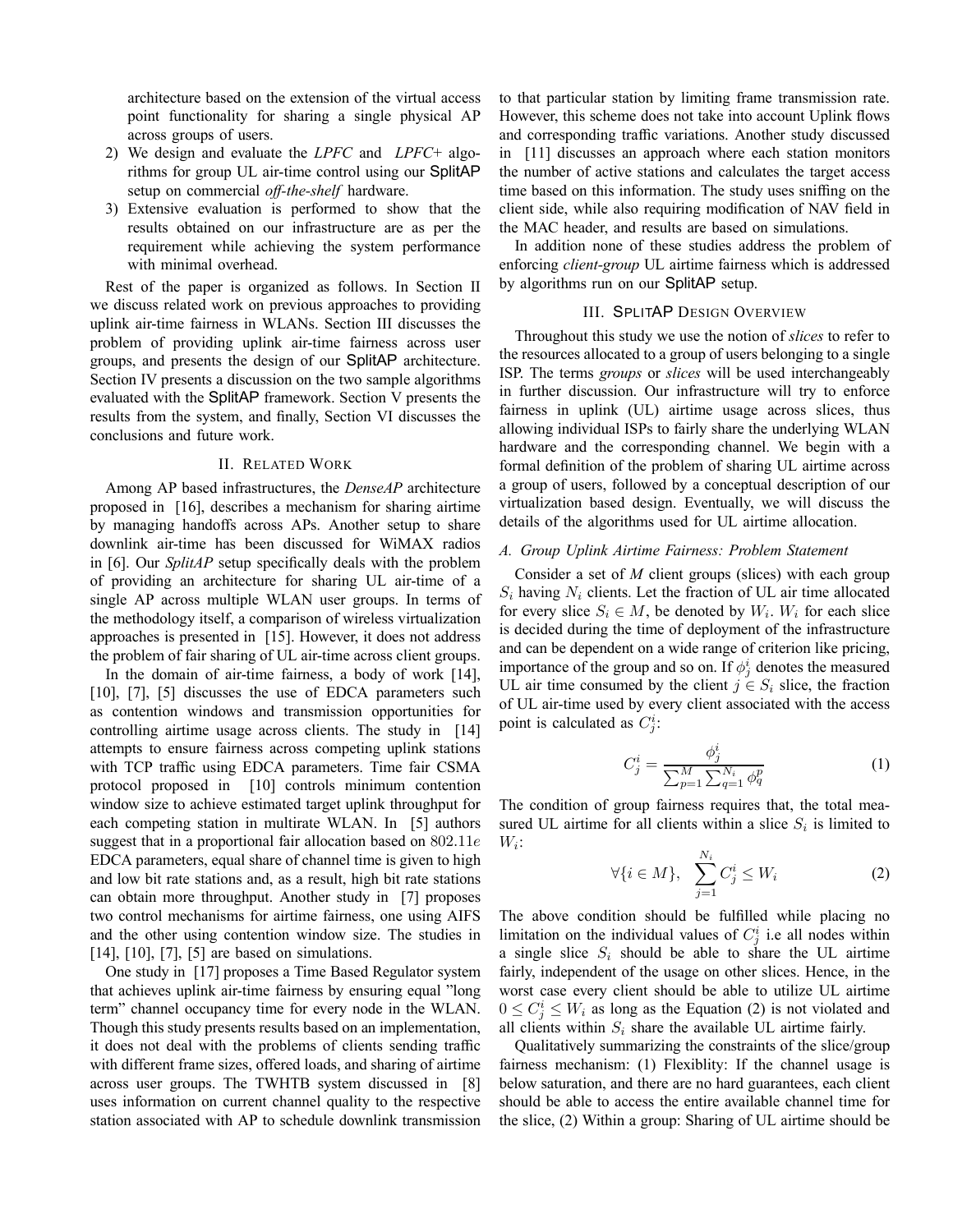

Fig. 2. A single wireless access point emulating multiple virtual access points. Clients from different networks associate with corresponding VAPs though they use the same underlying hardware.

fair and equal, (3) Scalable: Should work with a large number of clients without significant control overheads, (4) Adaptable: Should be able to comfortably adapt to changing environment with dynamic addition or removal of wireless clients, the network load, protocol type and the channel conditions for individual clients. Hence, to allow deployment of algorithms that will be able to realize such a group airtime fairness mechanism, our SplitAP infrastructure will need to provide all needed control and measurement features while being transparent to the users of the system.

# *B. Virtualization Based Design*

We will now discuss how each of the virtualization features are implemented as a part of our SplitAP architecture.

**Abstraction:** We employ and extend the functionality of virtual access points which are available as a standard feature on commercial access points for emulating multiple virtual access points on a single physical access point while operating on the same wireless channel [4]. Using this feature the physical AP will be able to broadcast beacons for independent virtual networks (ISPs). Hence clients belonging to different ISP slices can see the ESSID of their ISP and associate with it, thereby making client side connectivity transparent and simple. **Programmability:** Each of the ISPs should have independent control of settings in their network. Using virtual access points, we can set different features per WLANs such as different security policies, broadcast domains, IP settings, independent control of MAC settings such as aggregation and *802.11e* based WMM parameters.

**Isolation:** Isolation across virtual networks (client groups) is a fundamental requirement for supporting multiple networks and will be the main topic discussed in this paper. Ideally, this could be done through a strict TDMA scheduler across the virtual networks. However, such a scheduler would require a large change in the MAC mechanism of the clients, thus making them completely incompatible with other 802.11 based commercial access points. The SplitAP mechanism proposed in this paper is an incremental design to the existing *802.11* framework and is currently capable of existing as a stand alone entity outside of the driver.

The functionality in our system is split as shown in the



Fig. 3. Network stack at the wireless client associating with the SplitAP infrastructure.

Figure 2. The SplitAP controller at the AP is responsible for emulating the virtual access points, accounting of traffic by client groups, and determining the weights of UL airtime for each group. The client software is responsible for enforcing the commands broadcasted by the controller and reporting usage statistics like the physical layer rate and the average packet size reported by the client interface. The remaining discussion will focus on the implementation of individual components, followed by a brief overview of our algorithms for providing uplink airtime fairness across the ISP slices.

# *C. SplitAP Controller*

The access point infrastructure runs a multi-threaded ruby controller that performs the actions described in Algorithm (1). In the controller, sliceID is a unique identifier used for identifying independent slices owned by different ISPs. The algorithm computes slice UL airtime usage  $time[sliceID]$ for every sliceID, by iterating and determining the UL airtime usage reported by individual clients within every slice sliceID. Based on this estimate, it determines the offset of the actual slice utilization from the allocated UL airtime fraction. If this offset is greater than a threshold  $(\Theta)$ , the AP controller broadcasts<sup>1</sup>  $C_{sliceID}$  the maximum UL airtime fraction that can be consumed by any individual client within the slice sliceID. The value of  $C_{sliceID}$  is always chosen as inversely proportional to the UL airtime utilization for that slice. This fraction of channel time is calculated based on the previously broadcasted value and the corresponding slice utilization. *LPFC* and *LPFC*+ algorithms discussed later are two means of calculating  $C_{sliceID}$  based on current UL airtime utilization numbers and or the number of associated clients.

# *D. Client Plugin Design*

In the current design, the client needs to install an application that allows the user to connect to a SplitAP based wireles service provider. Eventually, to make this application platform independent, it could be implemented as a web browser *plugin*

<sup>&</sup>lt;sup>1</sup>UDP broadcast is deliberately used as a means of sending  $C_{sliceID}$  to clients to limit control traffic, since the number of control messages are now dependent on the number of slices rather than number of clients. Ideally, these  $C_{sliceID}$  will be included in the beacons of individual virtual access points, thereby eliminating the need for a separate signalling mechanism.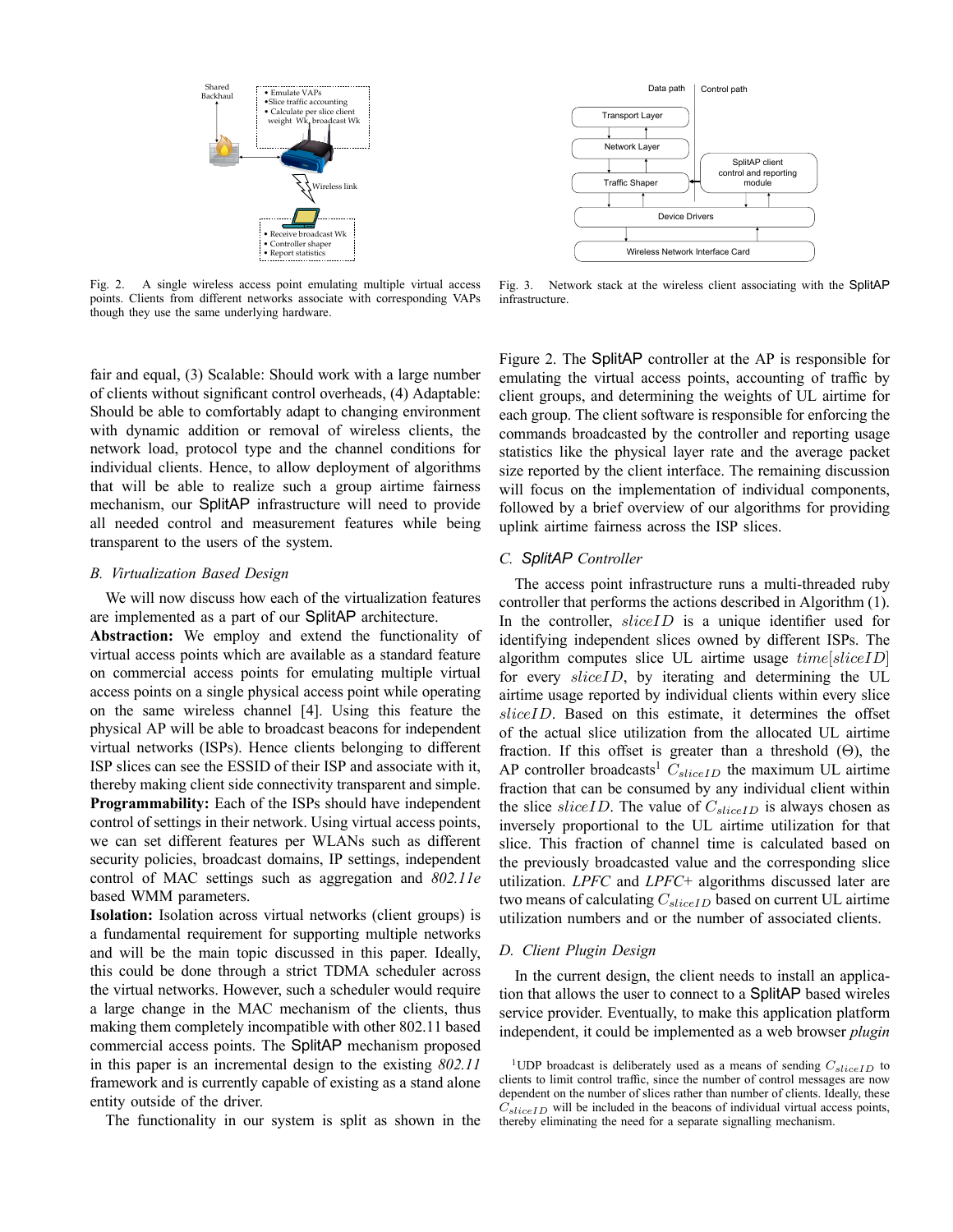**Algorithm 1:** The SplitAP controller running at the AP that monitors slice usage and correspondingly broadcasts slice weights to clients.

```
W_{0..M} = init\_slice\_weights()while True do
    foreach sliceID = getNextSlice() do
       time[sliceID] = 0foreach clientID = getNextClient(sliceID) do
           rate = getPhyRate(clientID)bytes = getDataVol(clientID)cl\_time = \frac{bytes \times 8}{rate}time[sliceID] + = cl\_timeend
       \delta = time[sliceID] - W_{sliceID}if (abs(\delta) > \Theta) then
           C_{sliceID} = getWt(sliceID, slice\_wt, \delta)broadcast(sliceID, C_{sliceID})end
   end
end
```
that controls client's UL traffic based on commands from the controller. The client software stack in the current SplitAP architecture is as shown in Figure 3. The SplitAP client control and reporting module is responsible for two functionalities: (1) Determining and reporting client side parameters such as physical layer rate (through access of the rate table maintained in the driver), and average packet sizes by querying the *proc* filesystem or using the driver statistics. (2) Converting the maximum airtime limit enforced by the SplitAP controller to a rate value, and accordingly controlling the shaping module to rate limit the client. The shaping module is implemented by using the Click [13] modular router that transparently controls outbound traffic from the interface.

## IV. ALGORITHMS FOR DEPLOYMENT WITH SPLITAP

Our SplitAP design offers a convenient way to deploy different algorithms on the AP for controlling uplink airtime across slices. Each of the algorithms discussed in this section are ways to implement the *getwt()* function discussed in Algorithm (1) and provide the value  $C_{sliceID}$ , which is the maximum airtime that can be consumed by any client in Slice  $S_{sliceID}$ .

# *A. Algorithm(1): LPFC*

This is a simple linear proportional feedback control (LPFC) based algorithm that uses a dynamic estimate of the number of clients associated with the AP to calculate the  $C_{sliceID}$ . Information on the number of clients associated with the AP is available in the SplitAP controller through querying of the *proc* interface on the AP. The algorithm calculates  $C_{sliceID}$  simply by determining current number of clients in

the slice  $S_{sliceID}$  and proportionally splitting the available (quota of) airtime  $W_{sliceID}$  among the number of clients  $N_{sliceID}$  within the slice. The SplitAP architecture allows this corrected  $C_{sliceID}$  to be broadcasted every one second or at another interval desired by the ISP using the slice.

#### *B. Algorithm(2): LPFC+*

Instead of generating and broadcasting the  $C_{sliceID}$  purely based on the slice UL airtime quota and number of clients in the slice, the LPFC+ algorithm relies on monitoring the current UL airtime utilization for the slice, which is available through the SplitAP client reports and appropriately controlling  $C_{sliceID}$ . The algorithm selects  $C_{sliceID}$  in such a way that even if the offered load by clients in a slice is not the same, it allows the clients to increase traffic, by increasing  $C_{sliceID}$ until the UL airtime quota for the slice is reached. If the quota is exceeded (or under-utilized), the LPFC+ controller proportionally reduces (or increases) $C_{sliceID}$ , the maximum airtime that can be used by any client in the Slice  $sliceID$ . As with the LPFC algorithm, the  $C_{sliceID}$  can be broadcasted every one second or at any other value desired by the ISP owning the slice.

# V. EXPERIMENTAL EVALUATION

All experimental results presented in this evaluation are based on the clients with Atheros 5212 chipsets, and using Madwifi 0.9.4 [2] drivers. The clients are all operating in the 802.11a mode with a frame size of 1024bytes, and 54Mbps physical layer rate unless mentioned otherwise. Traffic is generated with the Iperf tool [1]. We begin with a brief definition of the metrics used, followed by baseline performance of the *LPFC* algorithm and a comparison with *LPFC*+.

# *A. Metrics*

Preliminary evaluations with a small number of clients will be based purely on comparison of UL airtime allocated to individual slice. Further, in our evaluations, we modify and use the Jain fairness index [9] for determining weighted UL airtime fairness across flows and flow groups.

**Modified Jain Index:** Let the sum of fraction of channel time used by all clients in slice k be denoted as  $C_k$ . Then,

$$
I = \frac{\left(\sum_{k=1}^{N} C_k\right)^2}{N \times \sum_{k=1}^{N} C_k^2}
$$
 (3)

The fairness index  $(I)$  determines the global variation in channel utilization across slices. We further scale the airtime by slice quotas to evaluate fairness under saturation with different slice weights, while also accounting for performance deterioration due to bad channel quality.

## *B. Baseline Performance With LPFC*

To measure the baseline performance with the *LPFC* algorithm, we consider a setup with two clients on different slices sending UDP UL traffic.

**Varying Transmission Rates** In the first experiment, we vary transmission rates of the two clients on Slice 1 and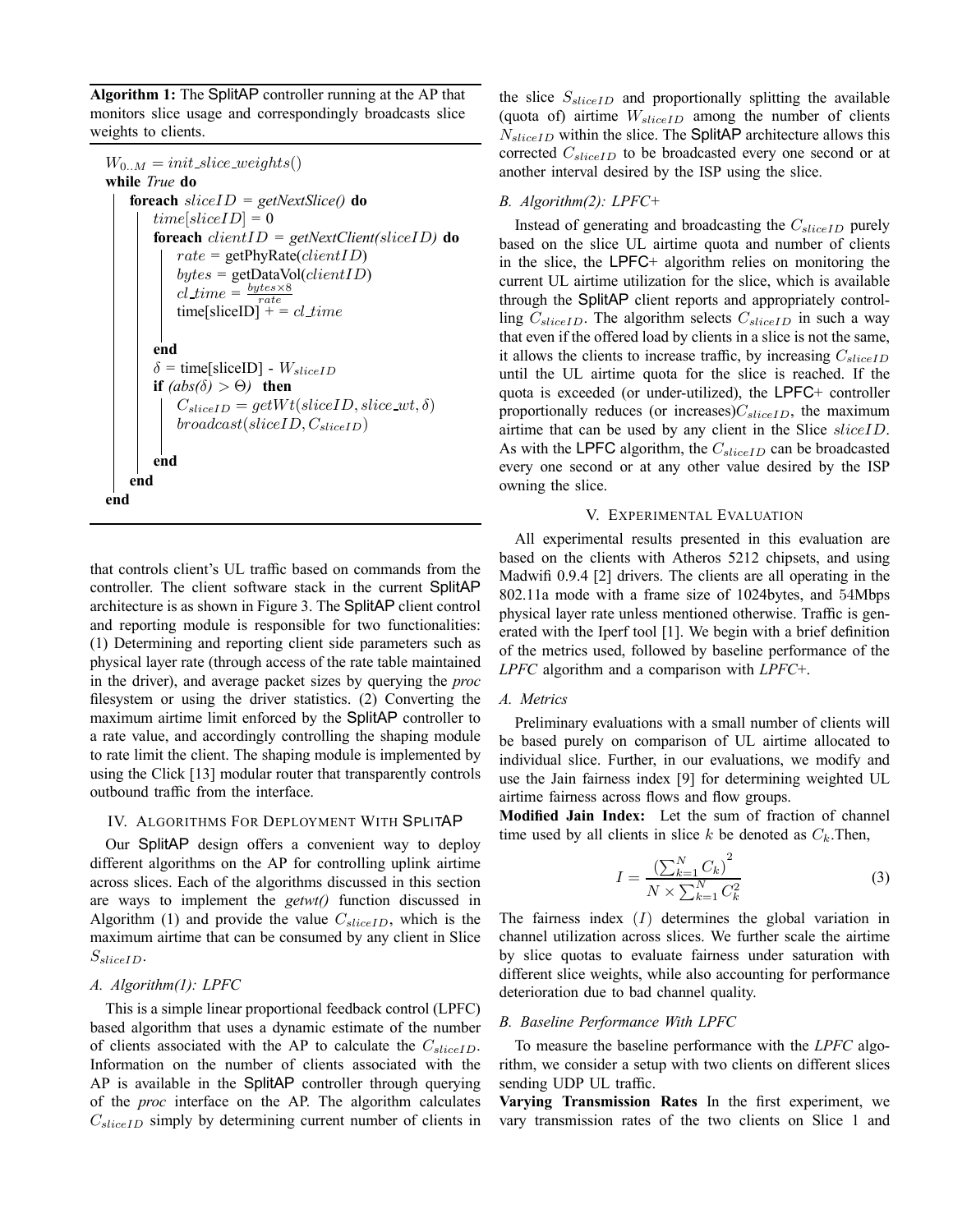

Fig. 4. Baseline results for comparison of performance with and without the the SplitAP setup with the *LPFC* algorithm. Results indicate performance with two clients on different virtual networks with varying physical layer transmission rates used with a UDP saturated offered load.

2 as shown on the x-axis in Figure 4(a). We observe that, in the vanilla case (without the SplitAP mechanism running the *LPFC* algorithm), the air-time used by the two clients are inversely dependent on the transmission rates. This is a result of statistical multiplexing of packets by the CSMA MAC operating as a part of the 802.11 DCF mechanism. To alleviate this problem, the SplitAP framework controls the shaping of traffic at the source to consequently provide proportional fair channel usage across clients. As shown in the results in Figure 4(a), we are able to control air-time provided to each client in desired proportion. Sample results are provided for a 50 − 50 percent air-time sharing across the two clients.

**Varying Packet Sizes** Now we will vary the packet size of the uplink traffic from each client to check its impact on the overall sharing of air time at the access point for the two clients. As seen in the results in Figure 4(b), the airtime consumed at the access point without the use of our scheme (vanilla) is directly dependent on the size of the packets used by the uplink traffic. Typically, this results from a statistical multiplexing of packets over the air. However, using our SplitAP infrastructure with the *LPFC* algorithm we are able to control uplink traffic in direct proportion to the air time usage by each client. Our scheme accounts for the extra airtime spent in channel accesses and PHY/MAC overheads with smaller packet sizes resulting in fair sharing across the clients and thus virtual networks. As before we observe, that our infrastructure allows control of air-time across the clients in a preset 50−50 percentage. In later experiments this percentage will be changed.

**Varying Offered Loads** In this experiment, we vary the offered loads across the two clients. Combinations of offered loads used across the clients are as shown on the x-axis in the results in Figure 4(c). The maximum offered load is limited to 33Mbps because the channel saturates at that value<sup>2</sup> of the offered load when the physical layer rate is 54Mbps. We observe that the *LPFC* algorithm limits airtime of slice 1 (with 33Mbps physical rate) even though the other client is not using



Fig. 5. TCP and UDP co-existence in a single slice with *LPFC*+. Constant UDP traffic of 5Mbps is supported by slice 1, while the Client 2 with FTP transfer and the client 3 with varying UDP loads share the slice 2.

its share. Even though the *LPFC* scheme is conservative, it limits airtime of Slice 2, to ensure better fairness as compared to the vanilla case with no control.

#### *C. Improvement With LPFC+*

Since the LPFC+ algorithm allows the allocation of slice weights such that within a slice we may have varying utilization by independent clients, such a mechanism allows for fair co-existence of transport protocols with different requirements. In this experiment we have two slices: Slice 1 has a client sending constant UDP uplink traffic, while the Slice 2 has two clients. The first client in Slice 2 is sending varying amount of UDP uplink traffic, while the other client in Slice 2 is transfering a 200MB file with a FTP file transfer. Results from this experiment are as shown in Figure 5. We observe that the client on slice 1 is not affected despite one of the clients on Slice 2 using UDP traffic. We also observe, that the clients on Slice 2 share the UL airtime. When the UDP offered load is less at 4Mbps, the FTP transfer is faster and happens at an aggregate rate of 18.3Mbps. When the UDP offered load on the client increases, the FTP client reduces its rate, thereby requiring longer time for the FTP transfer completion. It is important to note that a similar performance could be achieved even by using *LPFC* instead of *LPFC*+. However, in that case

<sup>2</sup>The channel saturates at a slightly higher value than normal since the Madwifi drivers use fast framing optimizations to improve performance within allocated txops. However, this does not affect our evaluation since it is enabled in all measurement cases.